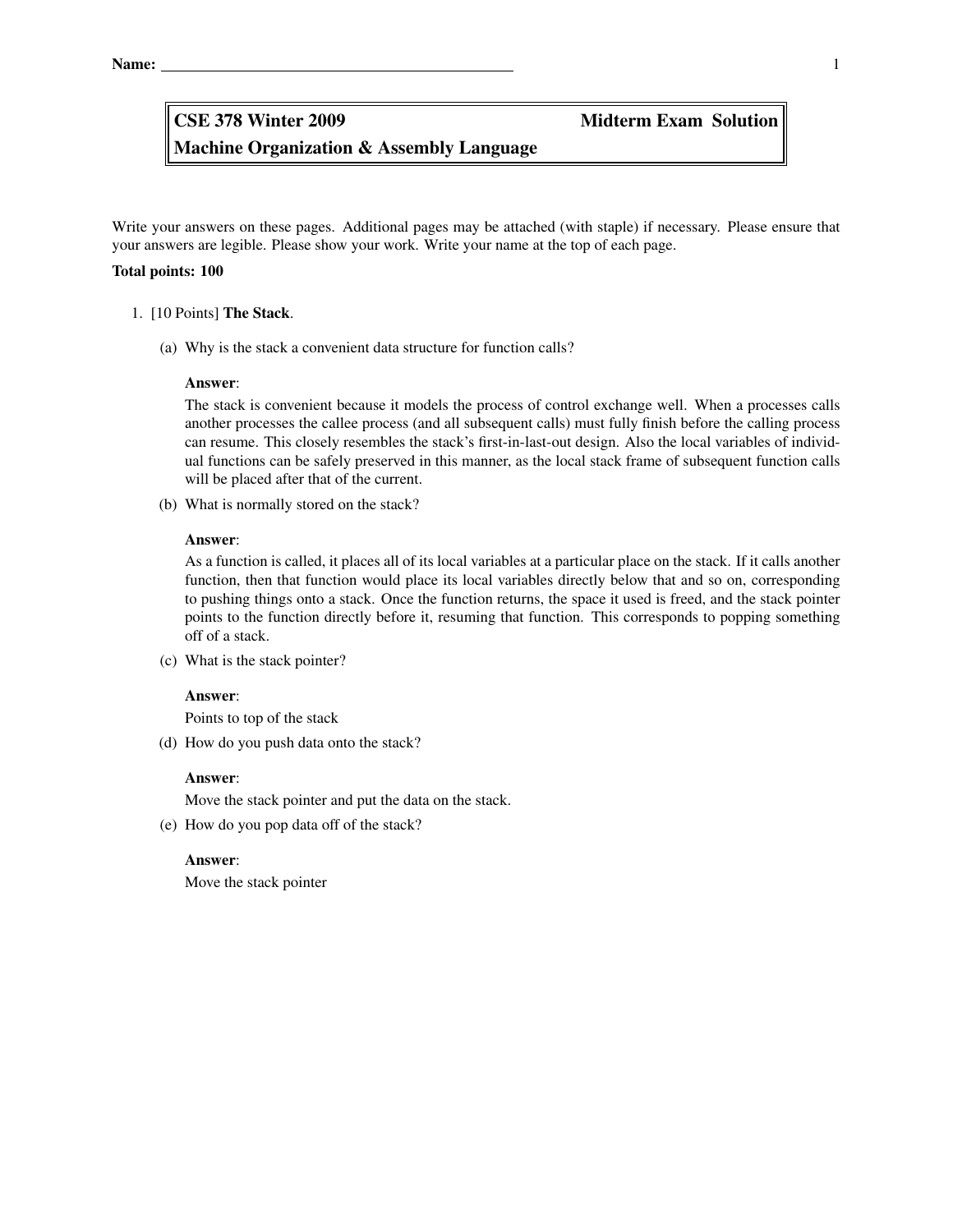## 2. [30 points] MIPS Programming

The strstr() function finds the position of the first occurrence of a substring within a bigger string. For example, if a program calls strstr("stack", "ack") the function should return 2 (the the beginning position of "ack" within "stack"). Should a program call strstr("stack", "acc") the function should return -1, since "acc" is not a substring within the source string.

Here are some examples: strstr("cse378","37") returns 3 strstr("cse378","cs") returns 0 strstr("cse378","bob") returns -1

Translate this C code into MIPS assembly using the template on the next page. Your solution will not be graded for syntax, but you must use the proper opcode and register names. You should make use of the following assumptions:

- \$a0 contains the address of the first char of string1
- \$a1 contains the address of the first char of string2
- $$v0$  should be used to hold the return value
- your function will be called by some other function.
- you are allowed to use pseudo-instructions.

## C version

```
int strstr(char* haystack, char* needle) {
 int i, j;
 // outer loop
 for(i=0; haystack[i] != ' \0; i++) {
   // inner loop
   for(j=0; needle[j] != '\0' && needle[j] == haystack[i+j]; j++) {
     // just move to next character
   }
   if (needle[j] == ' \setminus 0') { // if needle is exhausted,
     return i; \frac{1}{1} // needle found at this position
   }
 }
 return -1; // no match
}
```
MIPS assembly version (next page)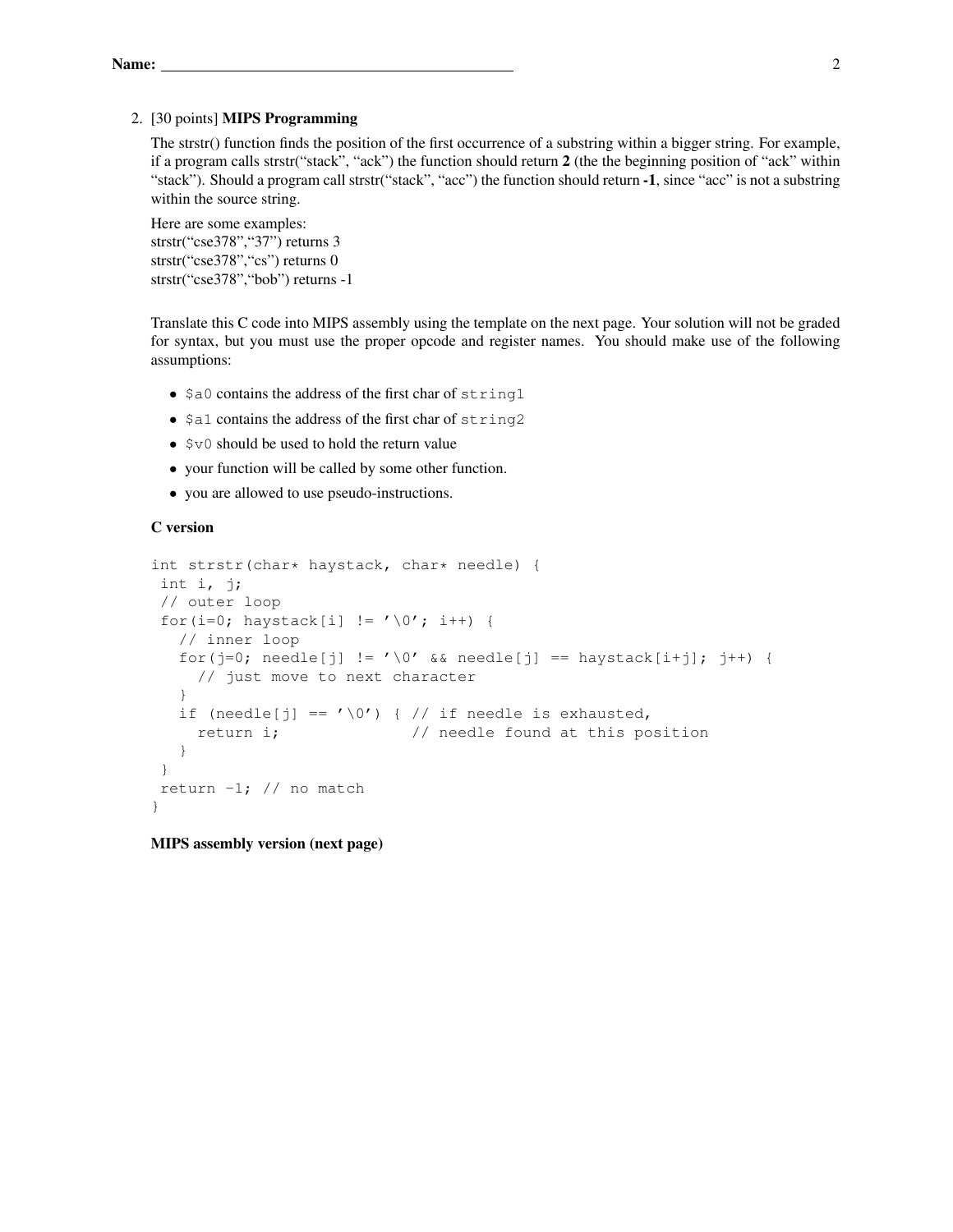# MIPS assembly version

strstr: addiu \$sp, \$sp, -4 sw \$ra, 0(\$sp) add \$s0, \$a0, \$zero # base pointer for string1 add \$s1, \$a1, \$zero # base pointer for string2 addi \$t0, \$zero, 0 # i addi \$t1, \$zero, 0 # j

outer\_loop:

inner\_loop:

end: lw \$ra, 0(\$sp) addiu \$sp, \$sp, 4 jr \$ra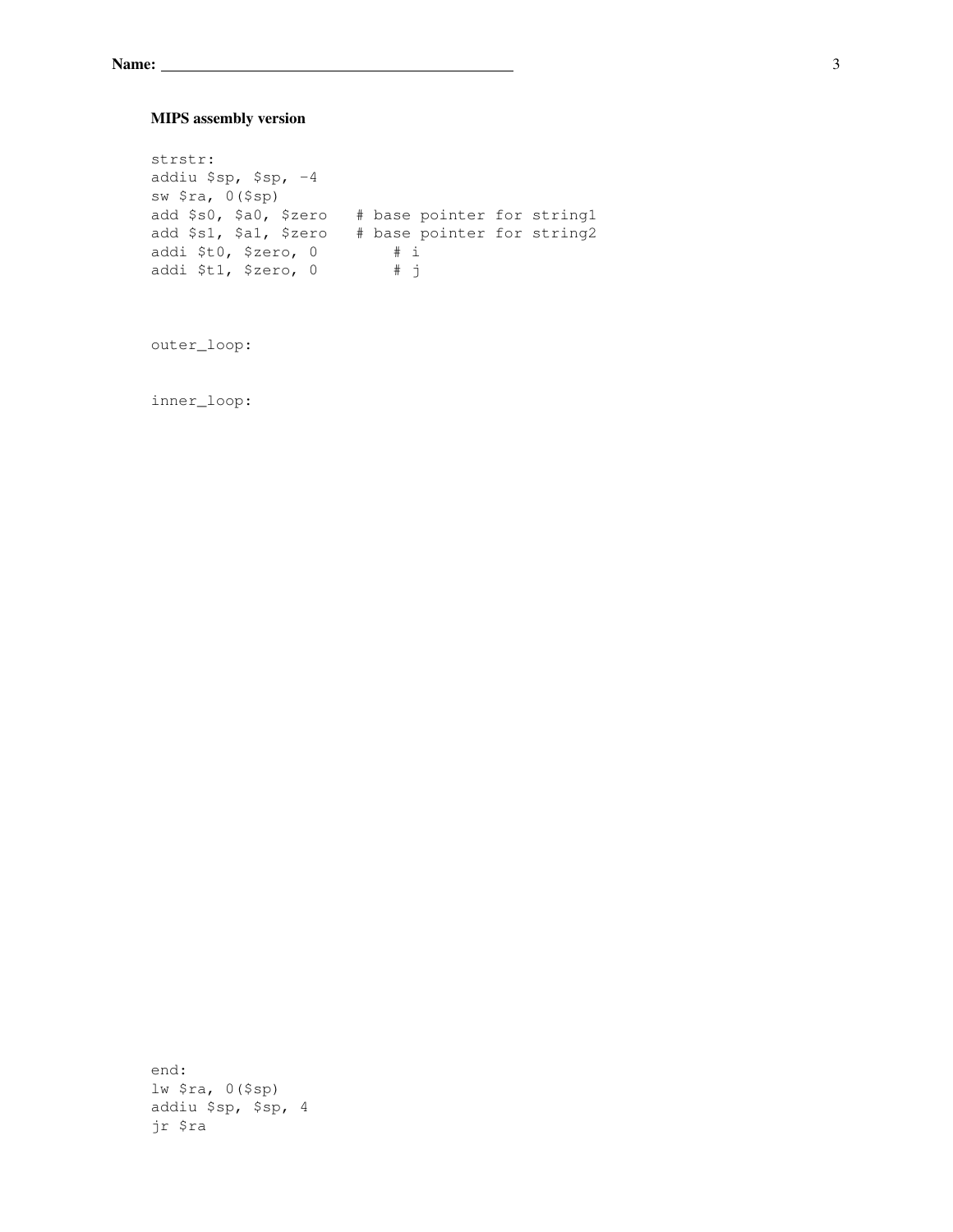```
Name: 4
```
### Answer:

```
addi $v0, $zero, -1 # assume not found, set $v0 = -1outer_loop:
add $t2, $t0, $s0 # adjust pointer to next char in string1
lb $t2, 0($t2) # get that next char
beq $t2, $zero, end # null terminator for string1
inner_loop:
add $t3, $t1, $s1 # adjust pointer to next char in string2
lb $t3, 0($t3) # get that next char
add $t4, $t0, $t1 # i + j for inner loop
add $t4, $t4, $s0 # string1[i+j]
lb $t4, 0($t4)
beq $t3, $zero, end_outer_loop # null terminator for string2
bne $t3, $t4, end_outer_loop # string2[j] != string1[i + j]
addi $t1, $t1, 1 # j++
j inner_loop
end outer loop:
beq $t3, $zero, found # found substring else iterate outer loop
addi $t0, $t0, 1 # i++
j outer_loop
found:
add $v0, $t0, $zero # return i
end:
lw $ra, 0($sp)
addiu $sp, $sp, 4
jr $ra
```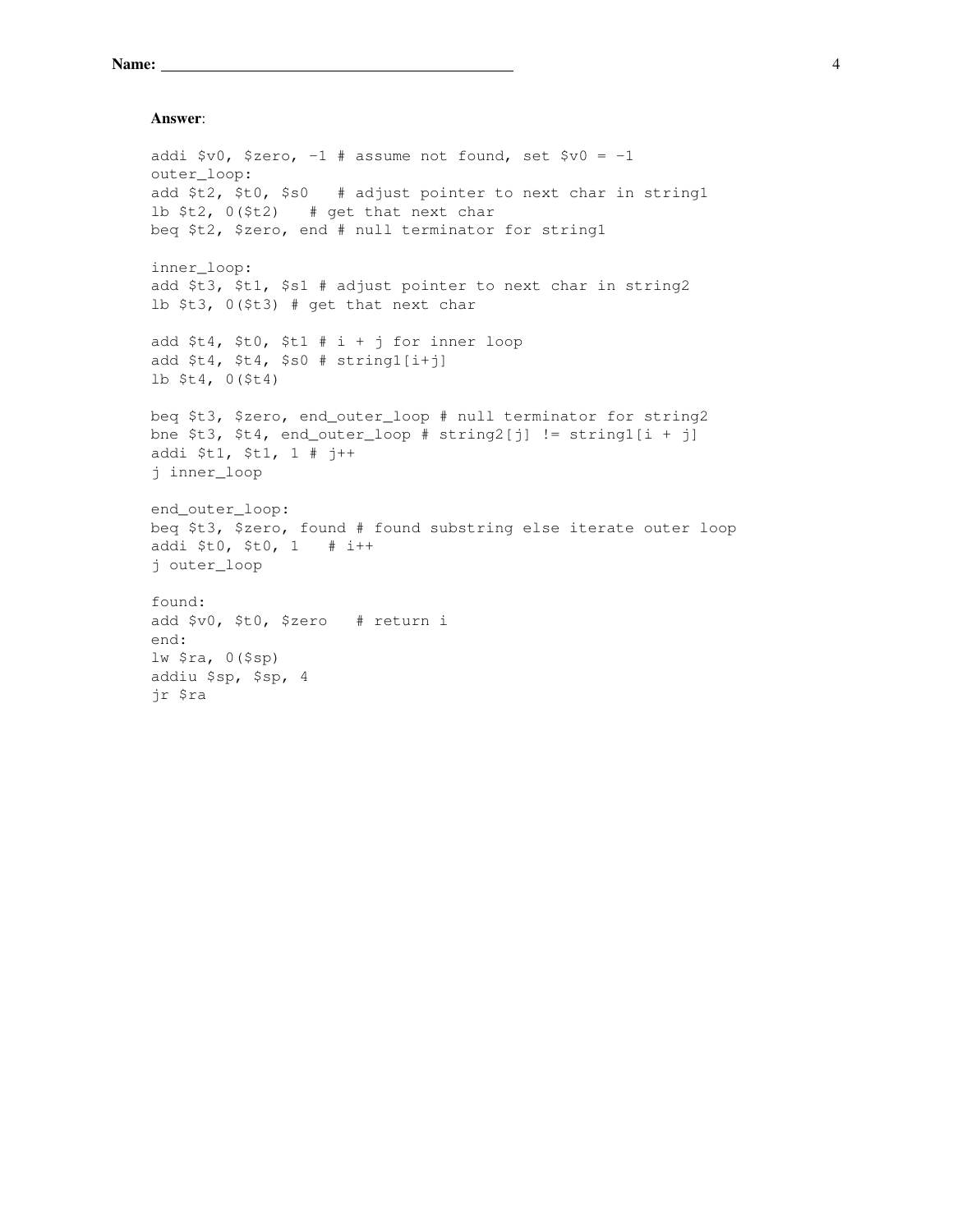## 3. [20 Points] Datapath.

Let's add a Jump Indirect instruction to the single-cycle processor developed in class. This I-format instruction jin imm16(rs) will cause the processor to jump to the address stored in the word at memory location  $imm16$  + R[rs] (the same address computed by lw and sw).



(a) Draw the necessary modifications to implement the jin instruction on the figure of the single-cycle datapath provided above.

# Answer:

The new logic for  $\exists$  in is drawn in red on the next page.

(b) What is/are the new control signal(s) required to implement jin? Why is/are the control signal(s) necessary?

## Answer:

We introduced one new mux, and that mux needs a 1-bit control signal, JIN.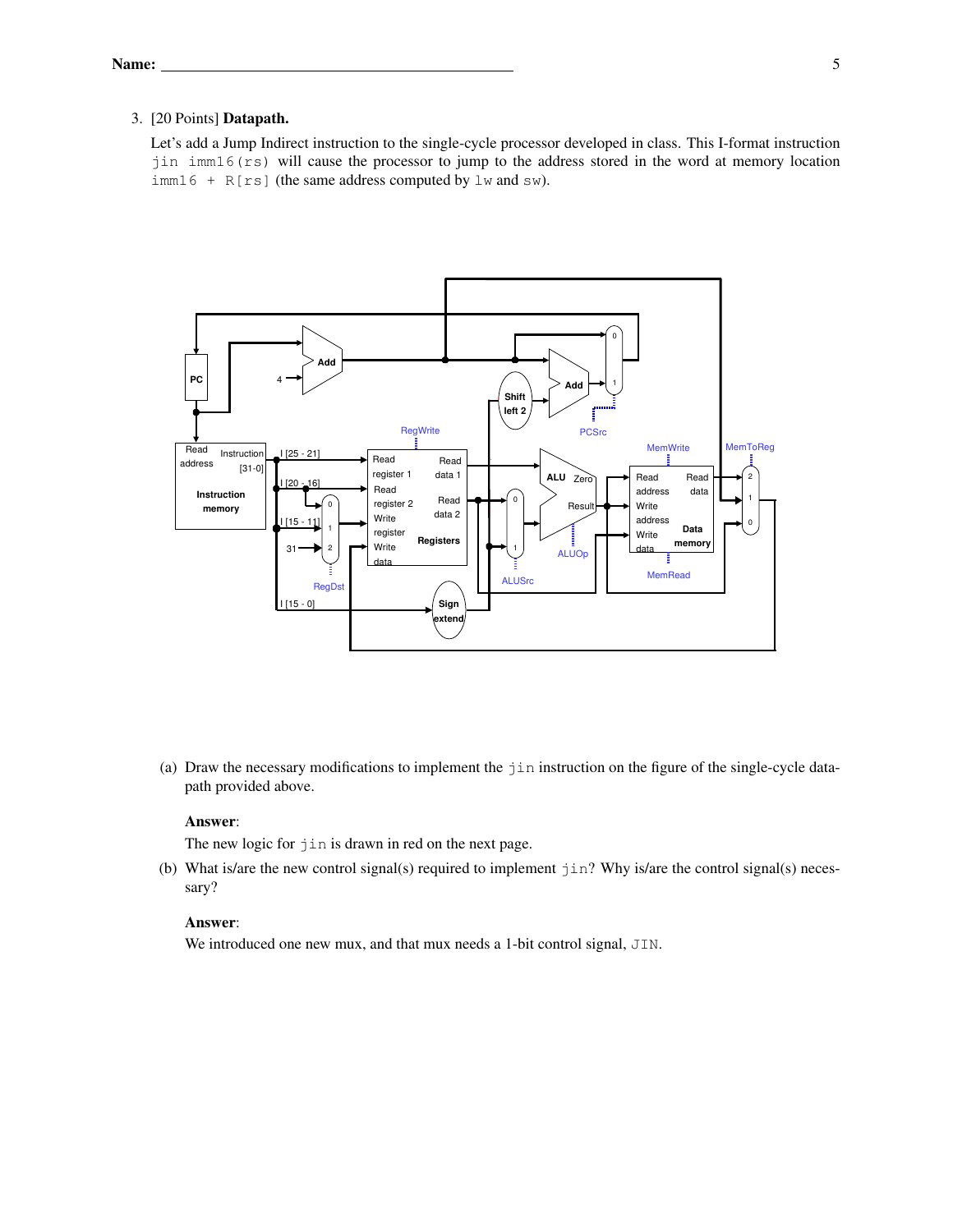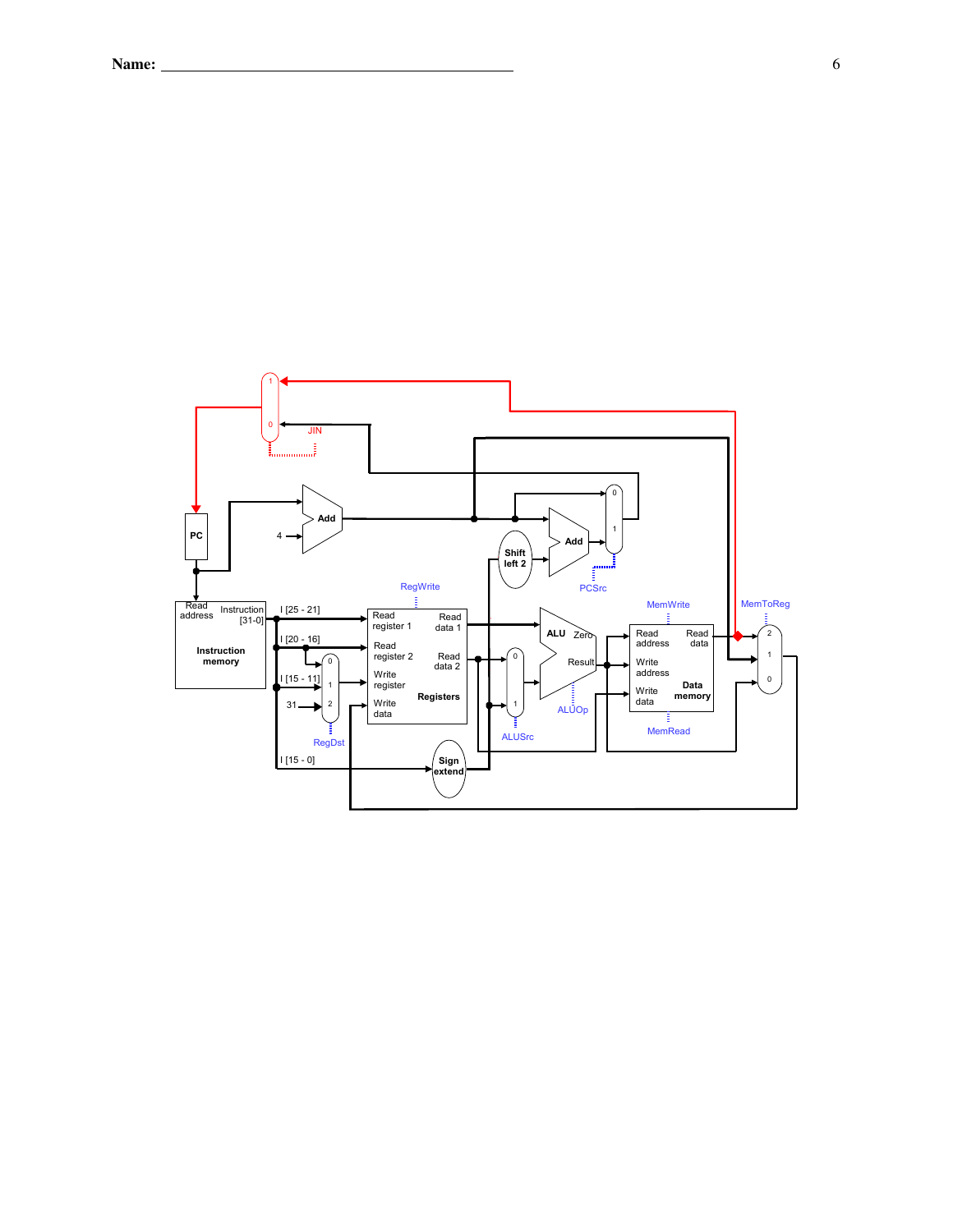# 4. [10 Points] Control Unit.



A new I-format instruction swu has been added to the MIPS instruction set. Its format is swu rt, I (rs). It takes as arguments register  $rt$ , register  $rs$ , and immediate I, and it stores the contents of R[rt] at the memory address  $(R[rs] + I)$  and then increments  $R[rs]$  by I.

Given the single-cycle datapath above (control signals are marked with dashed lines), fill in the blanks in the table below for this new instruction. You must give the control signals (0, 1, 2, X) for the MIPS instruction.

Each control signal must be specified as 0, 1, 2 or X (don't care). Writing a 0 or 1 when an X is more accurate is *not* correct.

|     |  |     |  | Opcode    RegDst   RegWrite   ALUSrc   ALUOp   MemWrite   MemRead   MemToReg   PCSrc |  |
|-----|--|-----|--|--------------------------------------------------------------------------------------|--|
| swu |  | add |  |                                                                                      |  |

Answer: The answers appear in the table above.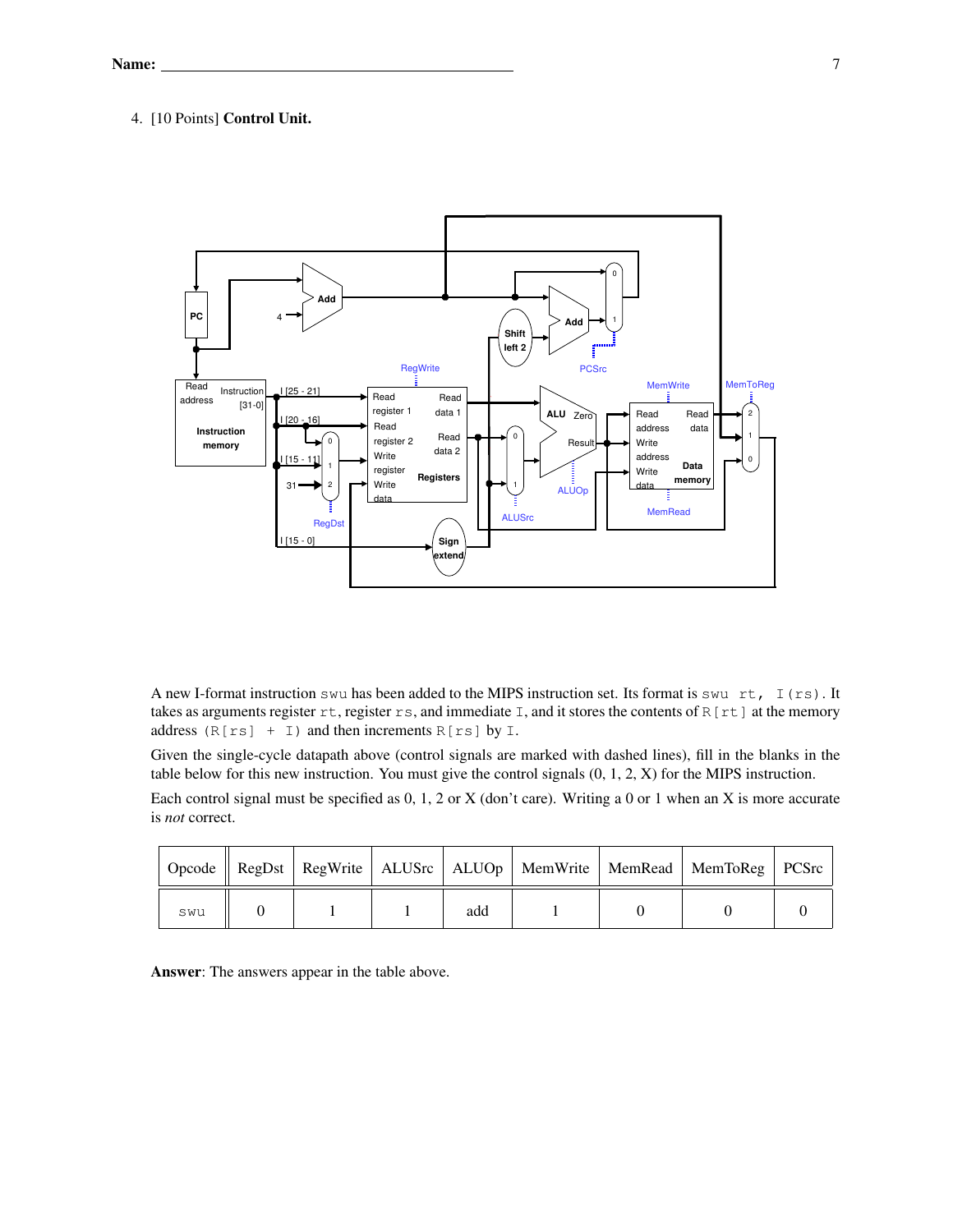### 5. [15 Points] Pipeline Hazards.

Consider the sequence of MIPS instructions below:

```
add $8, $4, $1
lw $2, 8($5)
sllv $2, $2, $4
andi $5, $5, 0x3
sw $5, 0($6)
```
(a) Draw arrows from producer to consumer on the instructions above indicating all the data dependences.

**Answer:** There is a dependence between the  $\exists w$  and the  $\exists \exists \exists v$  instruction via \$2, and another between the andi and the sw via \$5.

(b) Reorder the instructions into a new schedule that will execute without any stalls on a 5-stage pipelined processor with forwarding. For reference, you may refer to the pipeline diagram below.

# Answer:

We need to avoid the 1-cycle load-use stall between the lw and the sllv. We can simply put the add in between.

```
lw $2, 8($5)
add $8, $4, $1
sllv $2, $2, $4
andi $5, $5, 0x3
sw $5, 0($6)
```
(c) Reorder the instructions into a new schedule that will execute without any stalls on a 5-stage pipelined processor *without* forwarding. For reference, you may refer to the pipeline diagram below.

## Answer:

The sllv has a data dependence on the lw, and the sw on the andi. Since we have no forwarding, we need to allow 2 cycles between the dependent instructions, so that the producer can reach WB when the consumer is in ID.

lw \$2, 8(\$5) andi \$5, \$5, 0x3

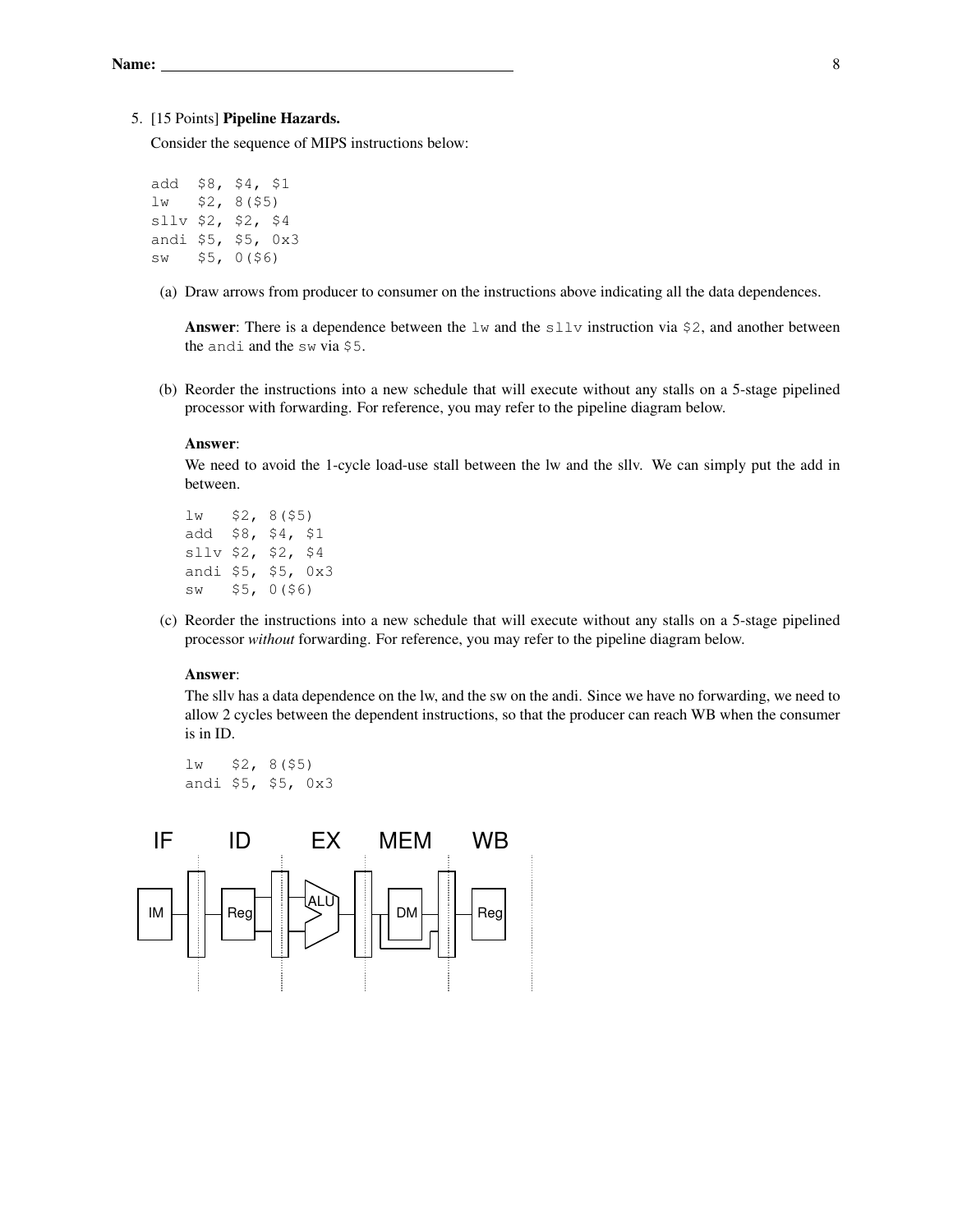| add $$8, $4, $1$     |  |  |
|----------------------|--|--|
| $s11v$ \$2, \$2, \$4 |  |  |
| $sw$ \$5, 0(\$6)     |  |  |